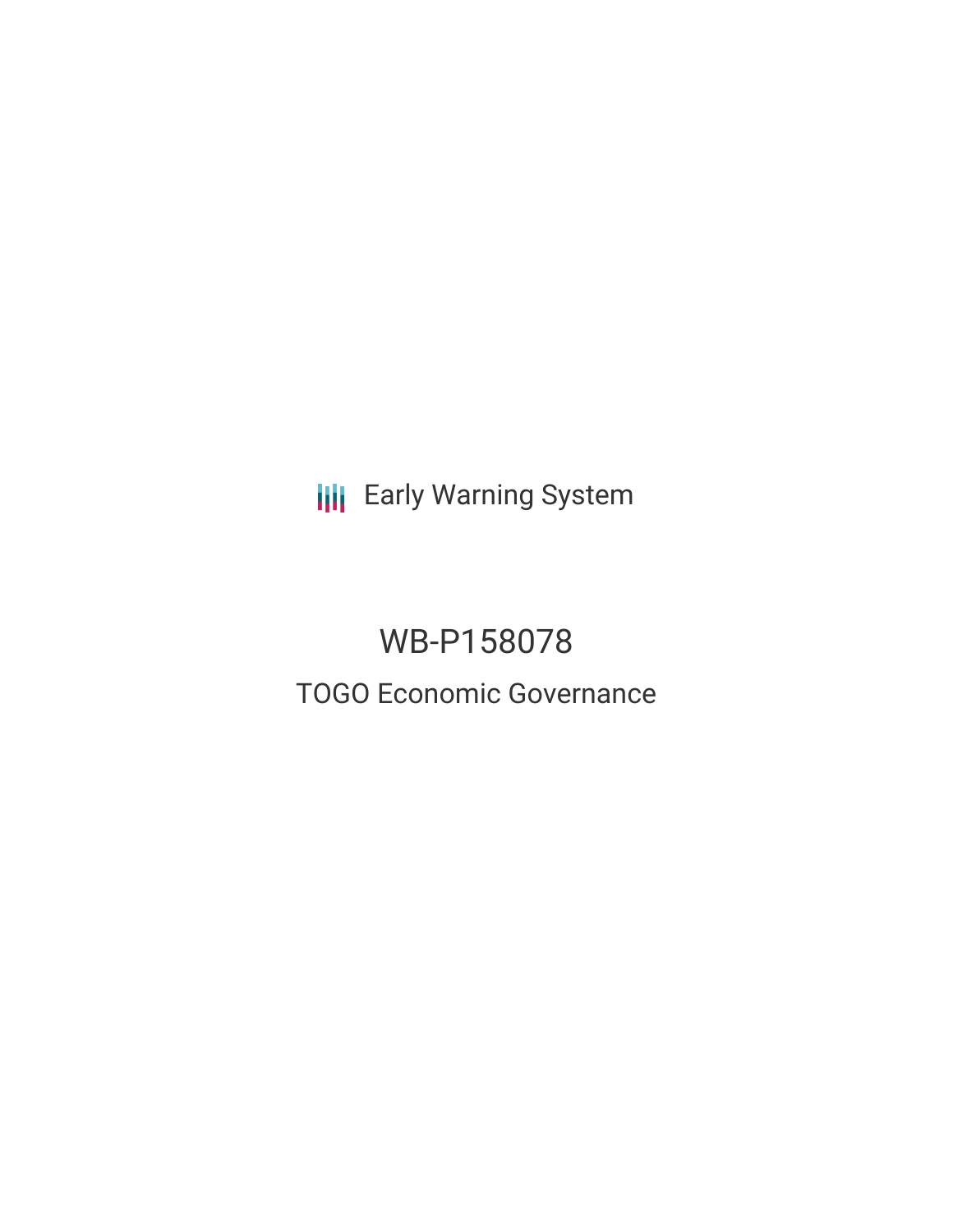

### **Quick Facts**

| <b>Countries</b>               | Togo                            |
|--------------------------------|---------------------------------|
| <b>Financial Institutions</b>  | World Bank (WB)                 |
| <b>Status</b>                  | Active                          |
| <b>Bank Risk Rating</b>        | C                               |
| <b>Voting Date</b>             | 2017-10-03                      |
| <b>Borrower</b>                | Ministry of Economy and Finance |
| <b>Sectors</b>                 | Finance                         |
| <b>Investment Amount (USD)</b> | \$15.00 million                 |
| <b>Project Cost (USD)</b>      | \$20.60 million                 |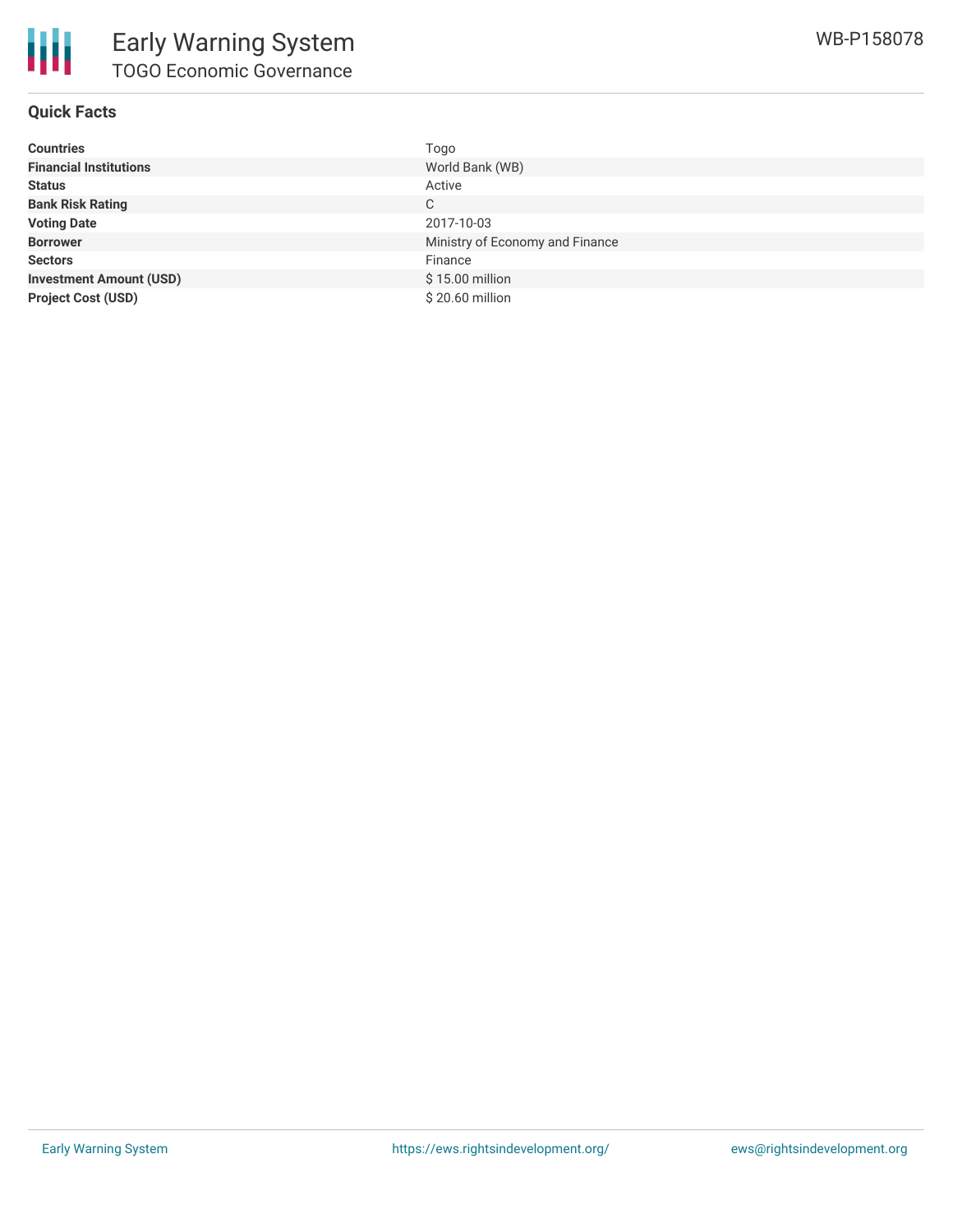

#### **Project Description**

The development objective of the Economic Governance Project for Togo is to improve public investment management, domestic revenue mobilization (DRM) and public accountability, and monitoring mechanisms for better service delivery in priority sectors. The project comprises of four components. The first component, management of public investments and public private partnerships aims to improve the effectiveness of public investment management (PIM) in Togo to support the realization of the ambitious objectives of the national development plan 2018-2022 and Togo vision 2030. It consists of following sub-components: (i) enhancing planning of public investments including public-private partnerships; (ii) ensuring selection and budgeting of high quality public investments; and (iii) enhancing the implementation of public investments. The second component, supporting domestic resource mobilization seeks to support DRM by strengthening tax policy and its implementation. It consists of following sub-components: (i) strengthening capacity for tax policy; (ii) broadening tax base through improvements in tax administration; and (iii) enhancing taxpayer services to promote voluntary compliance. The third component, increasing public accountability and citizen engagement aims to increase public accountability and citizen engagement in Togo by strengthening formal public accountability mechanisms, citizen engagement in the budget preparation and execution processes, and citizen feedback on the quality and accessibility of public services in three priority subsectors (primary education, maternal and child health, and urban water supply). It consists of following sub-components: (i) strengthening capacity of formal oversight and accountability institutions; (ii) strengthening civil society engagement in the budget process; and (iii) citizen engagement in priority sectors.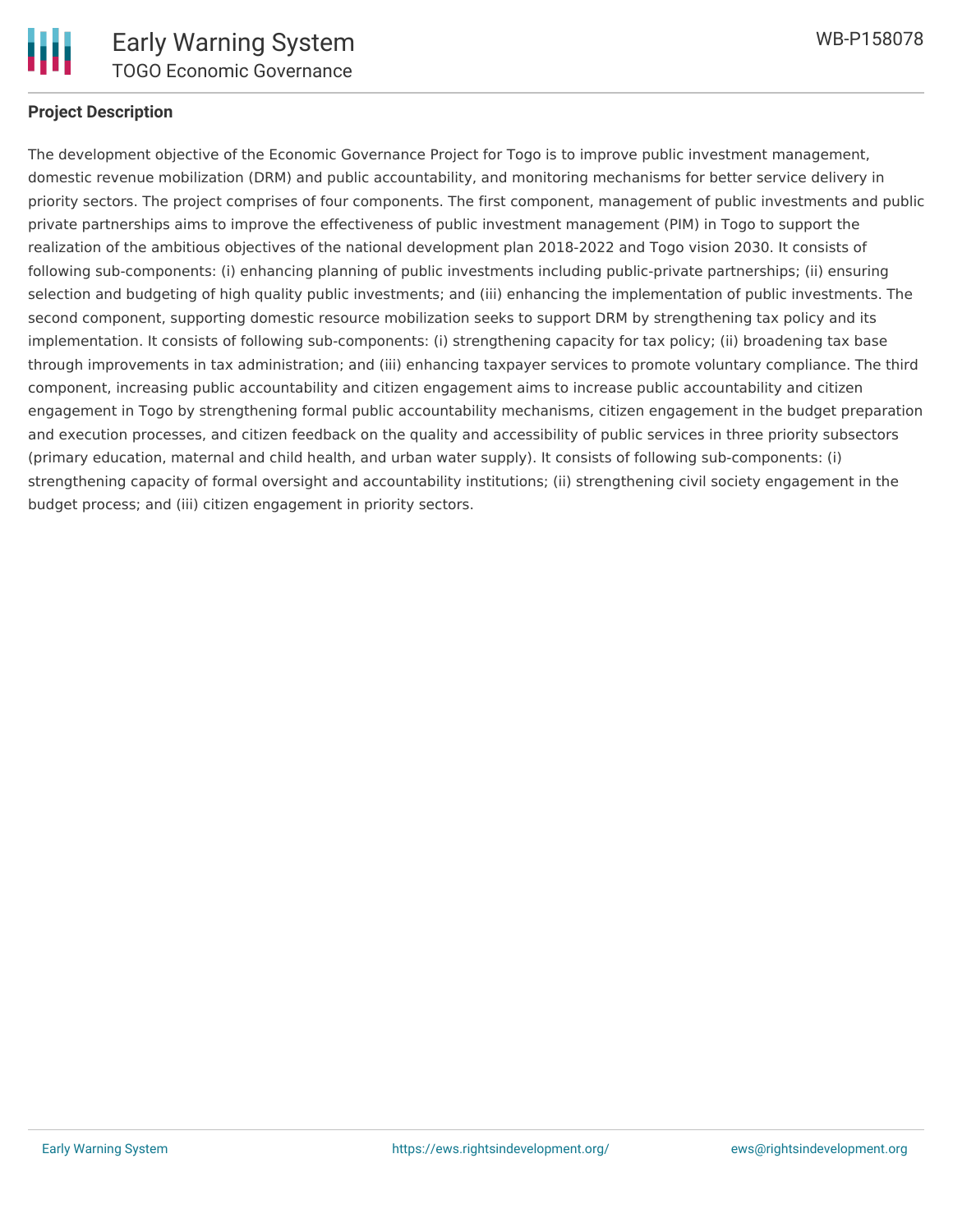## **Investment Description**

World Bank (WB)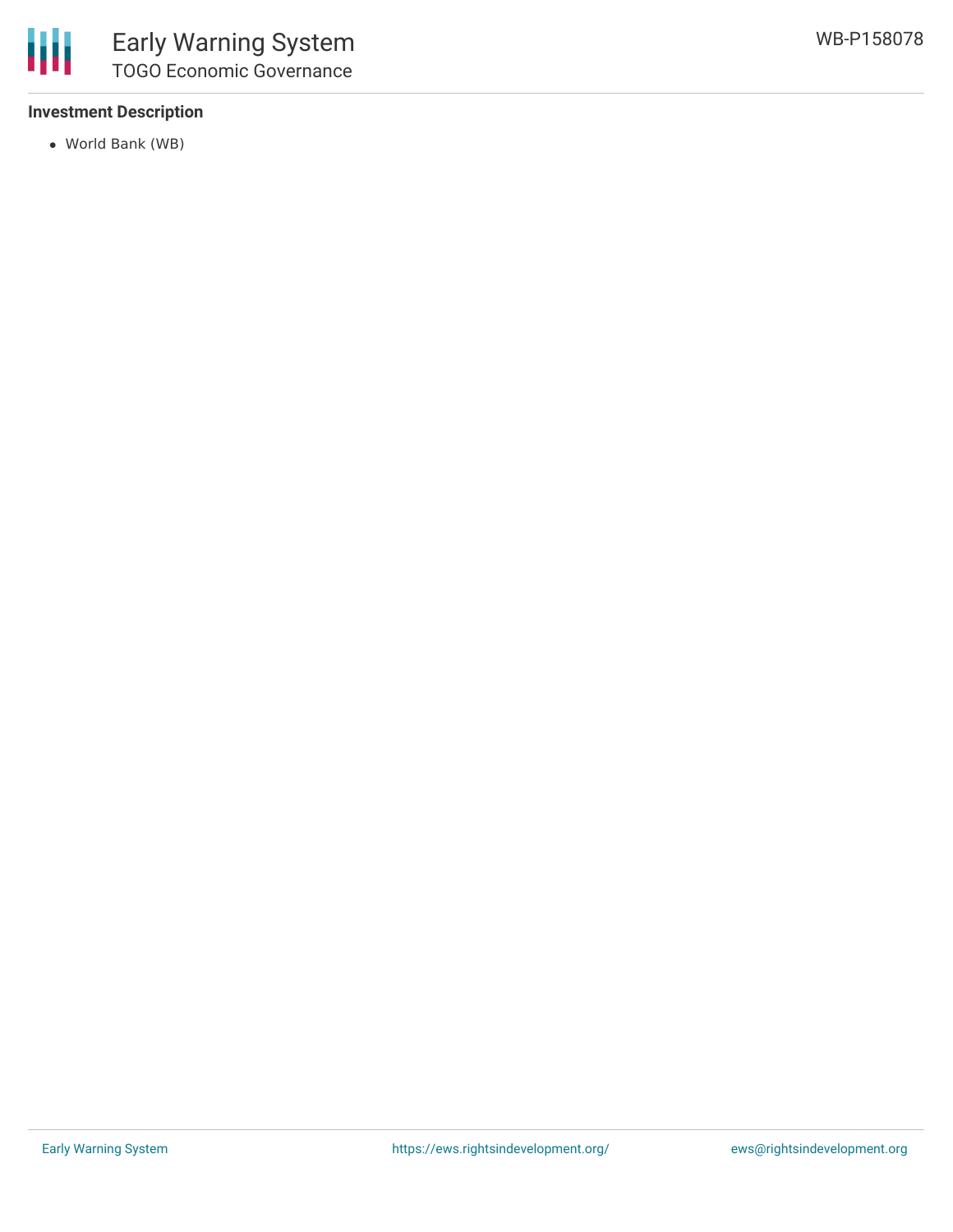

#### **Contact Information**

Ministry of Finance Mongo Aharh Kpessou Permanent Secretary Policy Reforms and Financing Programs affodedji@yahoo.fr

#### ACCOUNTABILITY MECHANISM OF WORLD BANK

The World Bank Inspection Panel is the independent complaint mechanism and fact-finding body for people who believe they are likely to be, or have been, adversely affected by a World Bank-financed project. If you submit a complaint to the Inspection Panel, they may investigate to assess whether the World Bank is following its own policies and procedures for preventing harm to people or the environment. You can contact the Inspection Panel or submit a complaint by emailing ipanel@worldbank.org. You can learn more about the Inspection Panel and how to file a complaint at:

http://ewebapps.worldbank.org/apps/ip/Pages/Home.aspx.